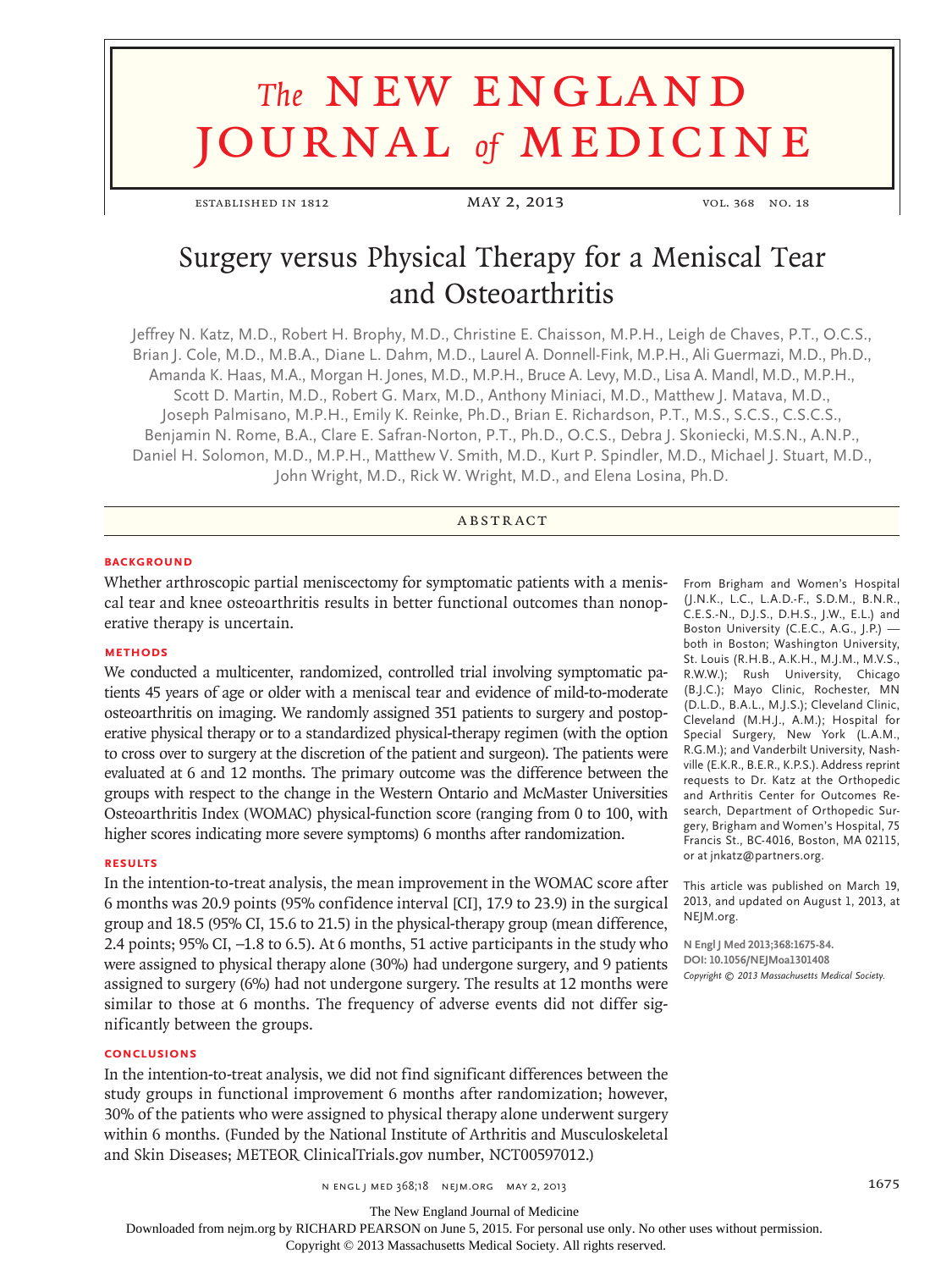STATE THE STATE CONFIDENTIC AND STATE OF STATE OF STATE SHOWS THE UNION STATE STATE STATE STATE STATE STATE STATE STATE STATE STATE STATE STATE STATE STATE STATE STATE STATE STATE STATE STATE STATE STATE STATE STATE STATE ymptomatic, radiographically confirmed osteoarthritis of the knee affects more than 9 million people in the United with imaging evidence of a meniscal tear observed in 35% of persons older than 50 years of age; two thirds of these tears are asymptomatic.<sup>2</sup> Meniscal damage is especially prevalent among persons with osteoarthritis<sup>3,4</sup> and is frequently treated surgically with arthroscopic partial meniscectomy. This procedure, in which the surgeon trims the torn meniscus back to a stable rim, is performed for a range of indications in more than 465,000 persons annually in the United States.<sup>5</sup>

The high prevalence of meniscal tears in patients with osteoarthritis of the knee and the observation that these lesions are often asymptomatic challenge the ability of clinicians to determine whether symptoms are caused by the tear, osteoarthritis, or both. Clinicians who suspect that the tear is symptomatic may refer the patient to a surgeon for arthroscopic partial meniscectomy. The role of arthroscopic surgery in patients with osteoarthritis has been studied in two randomized, controlled trials over the past decade. One trial<sup>6</sup> compared arthroscopic débridement and lavage with a sham surgical procedure, and the other<sup>7</sup> compared arthroscopic débridement with a nonoperative regimen. Neither trial showed a statistically significant or clinically important difference between the arthroscopic and nonoperative groups with respect to functional improvement or pain relief over a period of 24 months.<sup>6,7</sup>

These landmark trials established that arthroscopic treatment was not superior to the other interventions in the treatment of knee osteoarthritis, but they did not focus on management of a symptomatic meniscal tear, which is a frequent indication for knee arthroscopy in patients with osteoarthritis of the knee. The efficacy of arthroscopic partial meniscectomy in symptomatic patients with a meniscal tear and osteoarthritis has been evaluated, to our knowledge, in only one randomized, controlled trial, which was a single-center study involving 90 patients.8,9 This study did not show a significant difference in pain relief or functional status between arthroscopic partial meniscectomy plus a physical-therapy regimen and physical therapy alone. Given the frequency and cost of arthroscopic partial meniscectomy and the paucity of data,

we designed the Meniscal Tear in Osteoarthritis Research (METEOR) trial to assess the efficacy of arthroscopic partial meniscectomy as compared with a standardized physical-therapy regimen for symptomatic patients with a meniscal tear and concomitant mild-to-moderate osteoarthritis.

### METHODS

#### **Study Design and Oversight**

This randomized, controlled trial was conducted in seven U.S. tertiary referral centers. Details of the trial design and conduct have been published elsewhere.10 The study was approved by the Partners HealthCare Human Research Committee and overseen by a data and safety monitoring board assembled by the National Institute of Arthritis and Musculoskeletal and Skin Diseases. There was no commercial sponsorship of this trial. The first and last authors vouch for the accuracy of the reported data and analyses and the adherence of the study to the protocol; the protocol and the statistical analysis plan are available with the full text of this article at NEJM.org.

#### **Enrollment and Randomization**

We enrolled symptomatic patients 45 years of age or older with a meniscal tear as well as osteoarthritis detected on magnetic resonance imaging (MRI) or radiography. Since osteoarthritis-defining features can be seen on MRI before changes consistent with osteoarthritis can be detected on radiography, patients with normal findings on radiography and cartilage defects on MRI were eligible. We required that patients have at least one symptom that was consistent with a meniscal tear<sup>11</sup> that had persisted for at least 1 month despite pharmacologic treatment, physical therapy, or limitation of activity. Detailed entry and exclusion criteria (including specific symptoms that were consistent with a meniscal tear) are provided in Table 1 in the Supplementary Appendix, available at NEJM.org.

Research coordinators at each center reviewed outpatient schedules to identify patients who were potentially eligible to participate in the study. The surgeon assessed eligibility criteria and referred eligible patients to the research coordinator, who introduced the study using a standardized script. Surgeons and coordinators told patients randomly assigned to physical therapy alone that they would have the opportunity to cross over to

The New England Journal of Medicine

Downloaded from nejm.org by RICHARD PEARSON on June 5, 2015. For personal use only. No other uses without permission.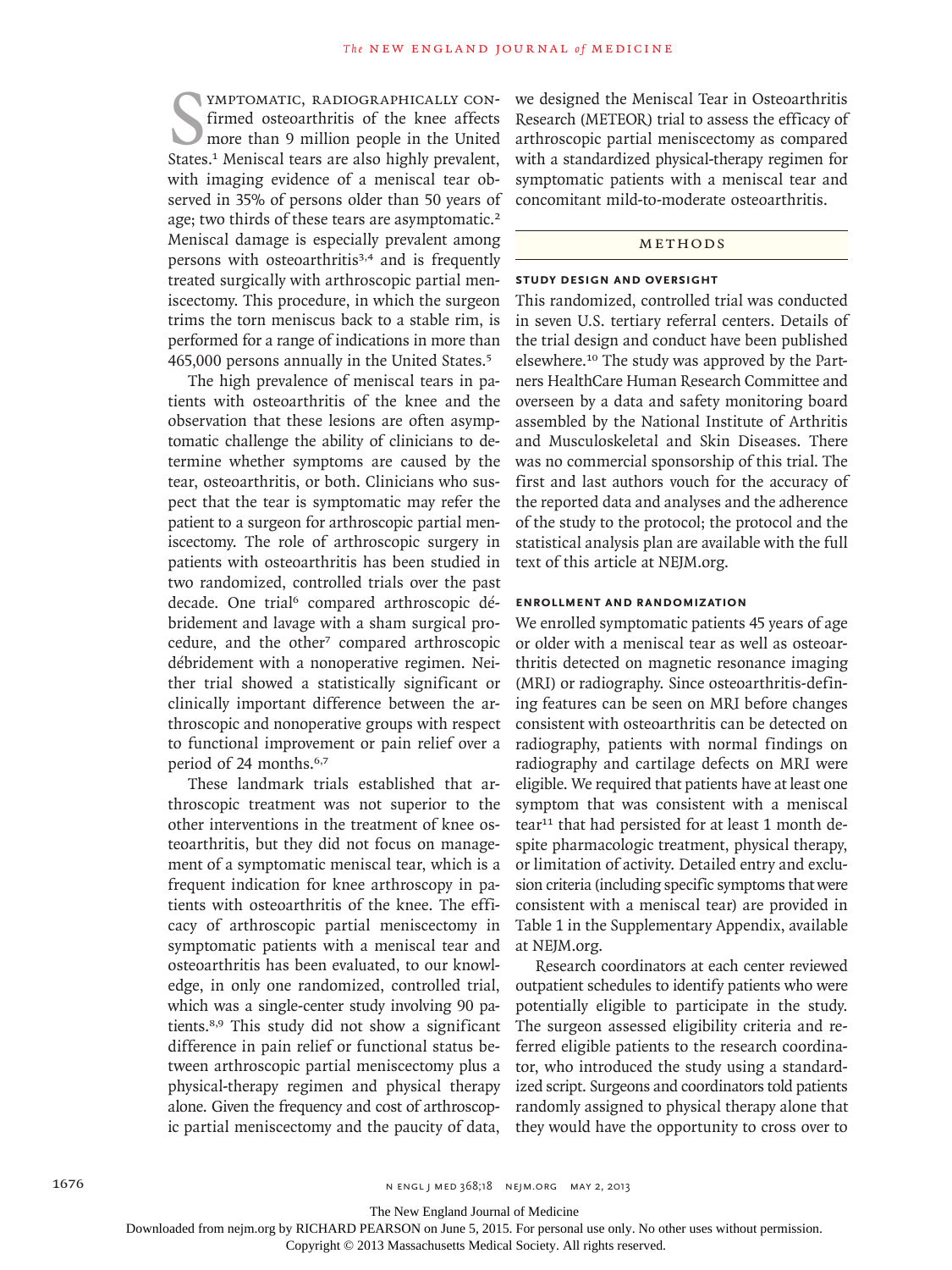arthroscopic partial meniscectomy over time if the patient and surgeon thought it was clinically indicated. Patients who wished to participate provided written informed consent and completed a baseline questionnaire.

Patients were then randomly assigned in a 1:1 ratio to a treatment group with the use of a secure program on the trial website. Randomization was conducted in blocks of varying size within each site, stratified according to sex and the extent of osteoarthritis on baseline radiography (either Kellgren–Lawrence grade 0 to 2 [no joint-space narrowing] or Kellgren–Lawrence grade 3 [≤50% joint-space narrowing]).

After randomization, the patient was informed about the treatment assignment; the surgeon was informed as part of the surgical booking process. Treatment was generally scheduled within 2 to 4 weeks after randomization.

#### **Interventions**

Teams of surgeon investigators met in person on two occasions and regularly by telephone conference call throughout enrollment, as did teams of physical therapists. These teams developed standardized surgical and physical-therapy interventions that were implemented in all study centers. Standardization was developed further in telephone conference calls and meetings with the use of case examples. All surgeons were fellowshiptrained and performed at least 50 arthroscopic partial meniscectomies annually. Most of the therapists were board-certified.

#### *Arthroscopic Partial Meniscectomy*

The protocol called for surgeons to perform an arthroscopic partial meniscectomy by trimming the damaged meniscus back to a stable rim. Surgeons removed loose fragments of cartilage and bone, but this procedure did not involve penetration of the subchondral bone. Preoperative antibiotics were used routinely. Postoperatively, patients were allowed to bear weight as they were able. Bracing was not used. Patients were referred to a physical therapist for a postoperative standardized physical-therapy program with the use of the same protocol as that used in the physicaltherapy group, described below.

#### *Physical Therapy*

The physical-therapy protocol was developed by a team of experienced physical therapists. The pro-

tocol was based on literature supporting the effectiveness of land-based, individualized physical therapy with progressive home exercise for patients with knee osteoarthritis.10,12,13 The threestage structured program was designed to address inflammation, range of motion, concentric and eccentric muscle strength, muscle-length restrictions, aerobic conditioning (e.g., with the use of a bicycle, elliptical machine, or treadmill), functional mobility, and proprioception and balance. Details of the physical-therapy program are described in Table 2 in the Supplementary Appendix. Criteria for advancing from stage I to II and from stage II to III included the level of selfreported pain, observed strength, range of knee motion, knee effusion, and functional mobility. At each stage, it was recommended that the patient attend physical-therapy sessions once or twice weekly and perform exercises at home. Patients progressed at their own pace; the duration of participation varied depending on the pace of improvement. Generally, the program lasted about 6 weeks.

In both the arthroscopic-partial-meniscectomy and physical-therapy groups, patients were permitted to receive acetaminophen and nonsteroidal antiinflammatory agents as needed. Intraarticular injections of glucocorticoids were permitted over the course of the trial.

#### **Outcomes**

The primary outcome was the difference between the study groups with respect to the change in the score on the physical-function scale of the Western Ontario and McMaster Universities Osteoarthritis Index (WOMAC)<sup>14</sup> from baseline to 6 months after randomization. WOMAC scores range from 0 to 100, with higher scores indicating worse physical function. The original statistical-analysis plan referred to the primary outcome as the WOMAC function score at 6 months, with adjustment for the baseline score. However, since the change in the WOMAC physical-function score is a standard outcome in assessing interventions for knee osteoarthritis and is more easily interpreted than the raw score at 6 months adjusted for the baseline score, we revised the primary outcome before analyzing the trial data. We specified 6 months as the time for assessment of the primary outcome because the clinical response to treatment is apparent by this time. We added a 12-month assessment to determine whether the response was stable.

n engl j med 368;18 nejm.org may 2, 2013 1677

The New England Journal of Medicine

Downloaded from nejm.org by RICHARD PEARSON on June 5, 2015. For personal use only. No other uses without permission.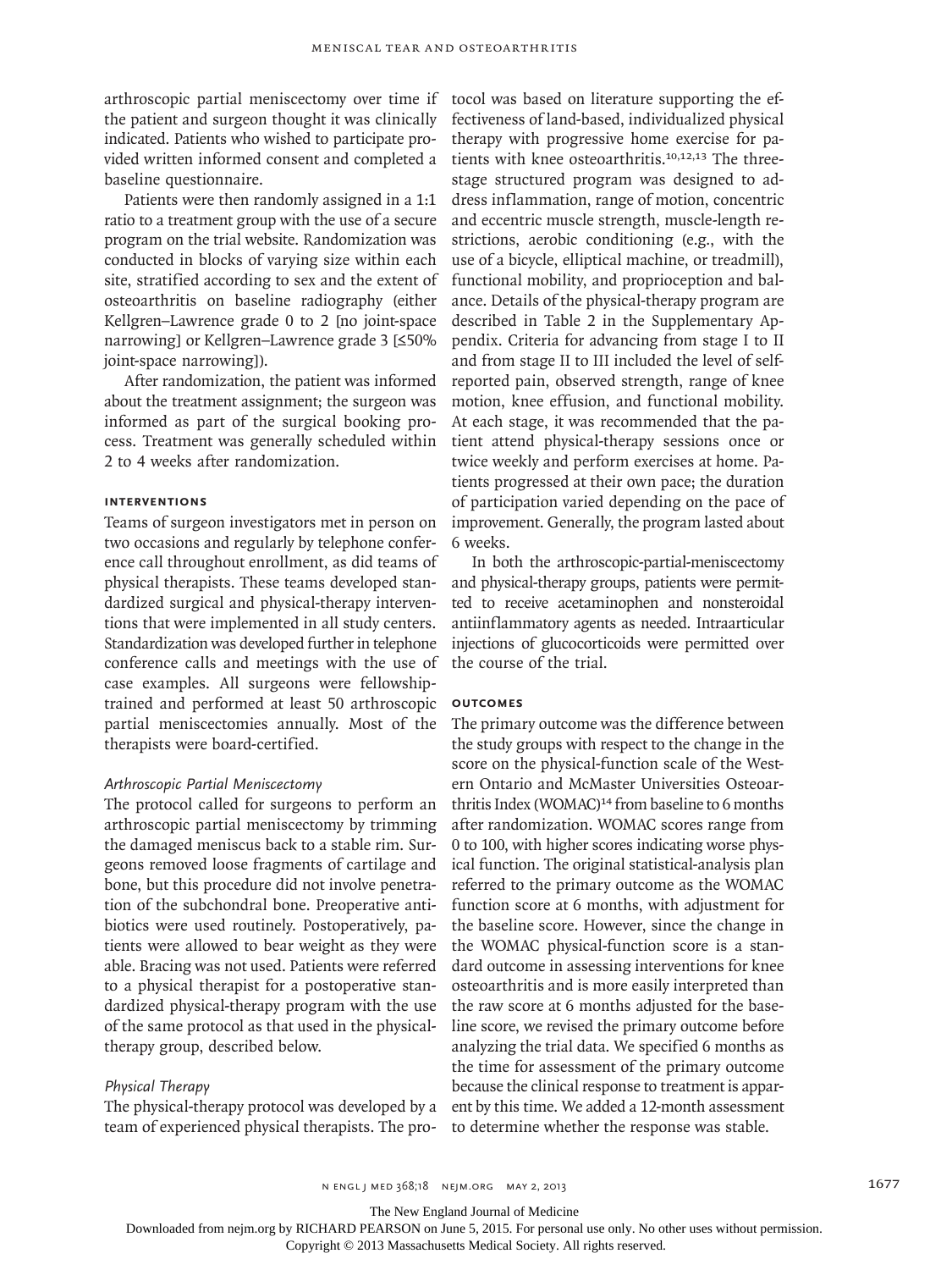

#### **Figure 1. Trial Enrollment and Follow-up.**

APM denotes arthroscopic partial meniscectomy, MRI magnetic resonance imaging, PT physical therapy, and TKR total knee replacement.

> Secondary outcomes were the pain score on the Knee Injury and Osteoarthritis Outcome Scale (KOOS), which has been used frequently in stud-

**SIZE**

ies involving patients with a meniscal tear,<sup>15,16</sup> and the score on the physical-activity scale of the Medical Outcomes Study 36-Item Short-Form Health Survey (SF-36). Scores on both scales range from 0 to 100, with higher KOOS scores indicating more severe pain and higher SF-36 scores indicating greater physical activity.17 We also considered a binary outcome that was defined as improvement in the WOMAC physical-function score of at least 8 points (a clinically relevant difference specified a priori $10,18,19)$  without crossover to the other study group.

#### **Assessments**

Questionnaires were administered at baseline and 3, 6, and 12 months after randomization. The primary outcome was assessed at 6 months, with the 3-month and 12-month assessments used to capture the trajectory and stability of the treatment response. Site coordinators contacted the participants by telephone every other week for the first 3 months after randomization and quarterly thereafter to ascertain adverse events and compliance with physical therapy. Surgeons, patients, and research staff were aware of the treatment assignments.

Radiographs of the weight-bearing knee were assessed at each study site by the participating surgeon on the basis of the Kellgren–Lawrence grade20 and were then reassessed centrally (also on the basis of the Kellgren–Lawrence grade)<sup>21</sup> by a musculoskeletal radiologist. The concordance between these readings was 71.8%. Readings performed at the clinical site were used for assessing eligibility and randomization strata, whereas central readings were used in the analysis. Analyses performed with readings at the clinical site did not materially differ from those performed with central readings.

#### **Statistical Analysis**

The primary analysis was implemented with an analysis of covariance with changes in the WOMAC physical-function score from baseline to 6 months as the dependent variable, treatment as the independent variable of interest, and study site as a covariate. Other covariates, such as age, sex, and baseline Kellgren–Lawrence grade, were balanced across groups and were therefore not included in the analysis. The primary analysis used a modified intention-to-treat approach in which patients who did not withdraw from the

The New England Journal of Medicine

Downloaded from nejm.org by RICHARD PEARSON on June 5, 2015. For personal use only. No other uses without permission.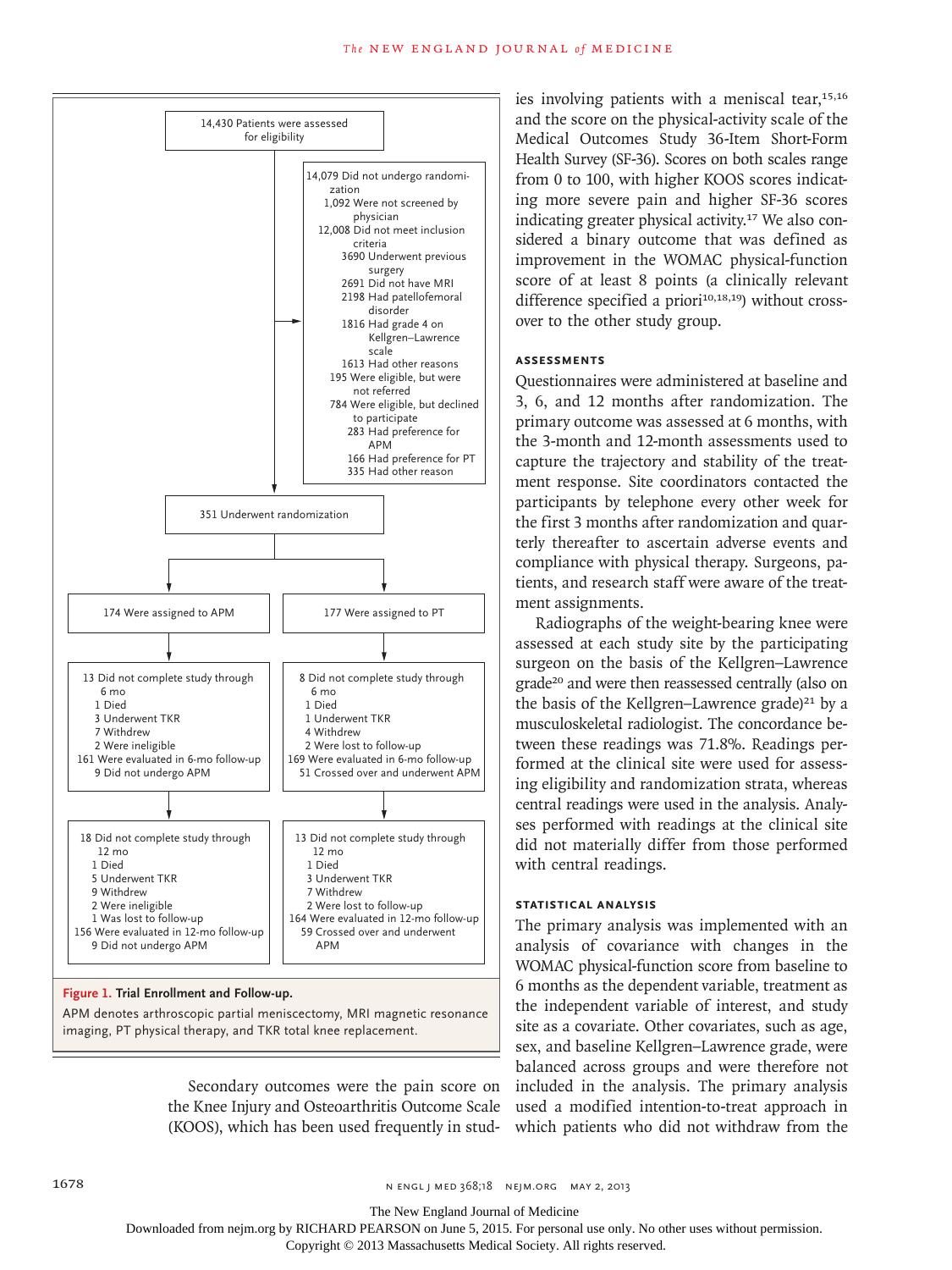study were evaluated in the group to which they were randomly assigned. We performed three secondary analyses: an analogous intention-to-treat analysis of covariance with the use of either the KOOS pain score or the SF-36 physical-activity score as the dependent variables and a logistic regression, with adjustment for the study site, which used the binary outcome defined above. We prespecified one subgroup analysis based on the baseline radiographic grade (Kellgren–Lawrence grade 0 to 2 vs. Kellgren–Lawrence grade 3).10,22 Additional analyses with adjustment for uncertainty due to missing data are described in the Supplementary Appendix.<sup>23</sup>

We powered the study to detect a 10-point difference in the WOMAC physical-function score between the arthroscopic-partial-meniscectomy and physical-therapy groups. This was the difference we noted in observational pilot data, and it is close to the minimal clinically important difference in the WOMAC physical-function score among patients with osteoarthritis.<sup>18,19</sup> On the basis of a type I error rate of 5% and a power of 80%, and taking into account potential losses to follow-up and crossovers from the assigned group to the other group before the assessment of the primary outcome, we set the target sample size at 340 patients.

#### **RESULTS**

#### **Characteristics of the Study Population**

From June 2008 through August 2011, a total of 14,430 patients were screened in seven study centers, of whom 1330 (9.2%) were eligible. Of these patients, 351 (26.4%) were enrolled and randomly assigned to a treatment group (Fig. 1). The two groups were similar with respect to age, sex, race or ethnic group, baseline Kellgren–Lawrence grade of radiographic severity, and baseline WOMAC physical-function score (Table 1).

#### **Outcomes**

In the intention-to-treat analysis that was adjusted for the study site, the mean improvement in the WOMAC physical-function score from baseline to 6 months was 20.9 points in the group randomly assigned to arthroscopic partial meniscectomy, as compared with 18.5 points in the physical-therapy group (between-group difference, 2.4 points; 95% confidence interval [CI], −1.8 to 6.5) (Table 2 and Fig. 2A). Results of the important or statistically significant difference

| Table 1. Baseline Characteristics of the Patients.* |                                                     |                                        |  |  |
|-----------------------------------------------------|-----------------------------------------------------|----------------------------------------|--|--|
| Characteristic                                      | Arthroscopic Partial<br>Meniscectomy<br>$(N = 161)$ | <b>Physical Therapy</b><br>$(N = 169)$ |  |  |
| Mean $age - yr$                                     | $59.0 + 7.9$                                        | $57.8 + 6.8$                           |  |  |
| $Sex - no.$ (%)                                     |                                                     |                                        |  |  |
| Male                                                | 71(44.1)                                            | 72 (42.6)                              |  |  |
| Female                                              | 90 (55.9)                                           | 97 (57.4)                              |  |  |
| Race or ethnic group - no. (%) $\dagger$            |                                                     |                                        |  |  |
| White                                               | 138 (85.7)                                          | 142 (84.0)                             |  |  |
| <b>Black</b>                                        | 15(9.3)                                             | 17(10.1)                               |  |  |
| Hispanic                                            | 2(1.2)                                              | 5(3.0)                                 |  |  |
| Other                                               | 6(3.7)                                              | 5(3.0)                                 |  |  |
| Index knee - no. (%)                                |                                                     |                                        |  |  |
| Right                                               | 70(43.5)                                            | 68 (40.2)                              |  |  |
| Left                                                | 91 (56.5)                                           | 101 (59.8)                             |  |  |
| Mean body-mass index                                | $30.0 + 6.1$                                        | $30.0 + 6.1$                           |  |  |
| WOMAC physical-function score:                      | $37.1 \pm 17.9$                                     | $37.5 + 18.3$                          |  |  |
| KOOS pain score                                     | $46.0 \pm 15.5$                                     | $47.2 \pm 16.4$                        |  |  |
| Mental Health Index 5 score                         | $74.8 \pm 12.9$                                     | $74.0 \pm 13.9$                        |  |  |
| SF-36 physical-activity score                       | $44.3 \pm 23.7$                                     | $43.3 \pm 23.3$                        |  |  |
| Kellgren-Lawrence grade - no. (%)**                 |                                                     |                                        |  |  |
| $\mathbf{0}$                                        | 34(21.1)                                            | 36 (21.3)                              |  |  |
| 1                                                   | 26(16.1)                                            | 35 (20.7)                              |  |  |
| $\overline{2}$                                      | 37 (23.0)                                           | 39 (23.1)                              |  |  |
| 3                                                   | 45 (28.0)                                           | 39 (23.1)                              |  |  |

Plus–minus values are means  $\pm$ SD. There were no significant differences between the groups. Percentages may not sum to 100 because of rounding. The body-mass index is the weight in kilograms divided by the square of the height in meters.

- Race and ethnic group were self-reported.
- Scores on the physical-function subscale of the Western Ontario and McMaster Universities Osteoarthritis Index (WOMAC) range from 0 to 100, with higher scores indicating more limitation of physical function.
- Scores on the pain scale of the Knee Injury and Osteoarthritis Outcome Scale (KOOS) range from 0 to 100, with higher scores indicating more pain.
- Scores on the Mental Health Index 5 range from 0 to 100, with higher scores indicating better mental health.
- Scores on the physical-activity scale of the Medical Outcomes Study 36-Item Short-Form Health Survey (SF-36) range from 0 to 100, with higher scores indicating greater physical activity.
- \*\* A Kellgren–Lawrence grade of 0 (no osteophytes or joint-space narrowing) indicates no osteoarthritis, a grade of 1 (questionable osteophyte) indicates possible osteoarthritis; a grade of 2 (definite osteophyte, no joint-space narrowing) indicates mild osteoarthritis, a grade of 3 (≤50% joint-space narrowing) indicates moderate osteoarthritis, and a grade of 4 (>50% jointspace narrowing) indicates severe osteoarthritis. In 11.8% of patients, Kellgren–Lawrence grades were not assessed centrally.

analysis (as originally specified) of the 6-month WOMAC physical-function score, adjusted for the baseline score, likewise did not show a clinically

n engl j med 368;18 nejm.org may 2, 2013 1679

The New England Journal of Medicine

Downloaded from nejm.org by RICHARD PEARSON on June 5, 2015. For personal use only. No other uses without permission.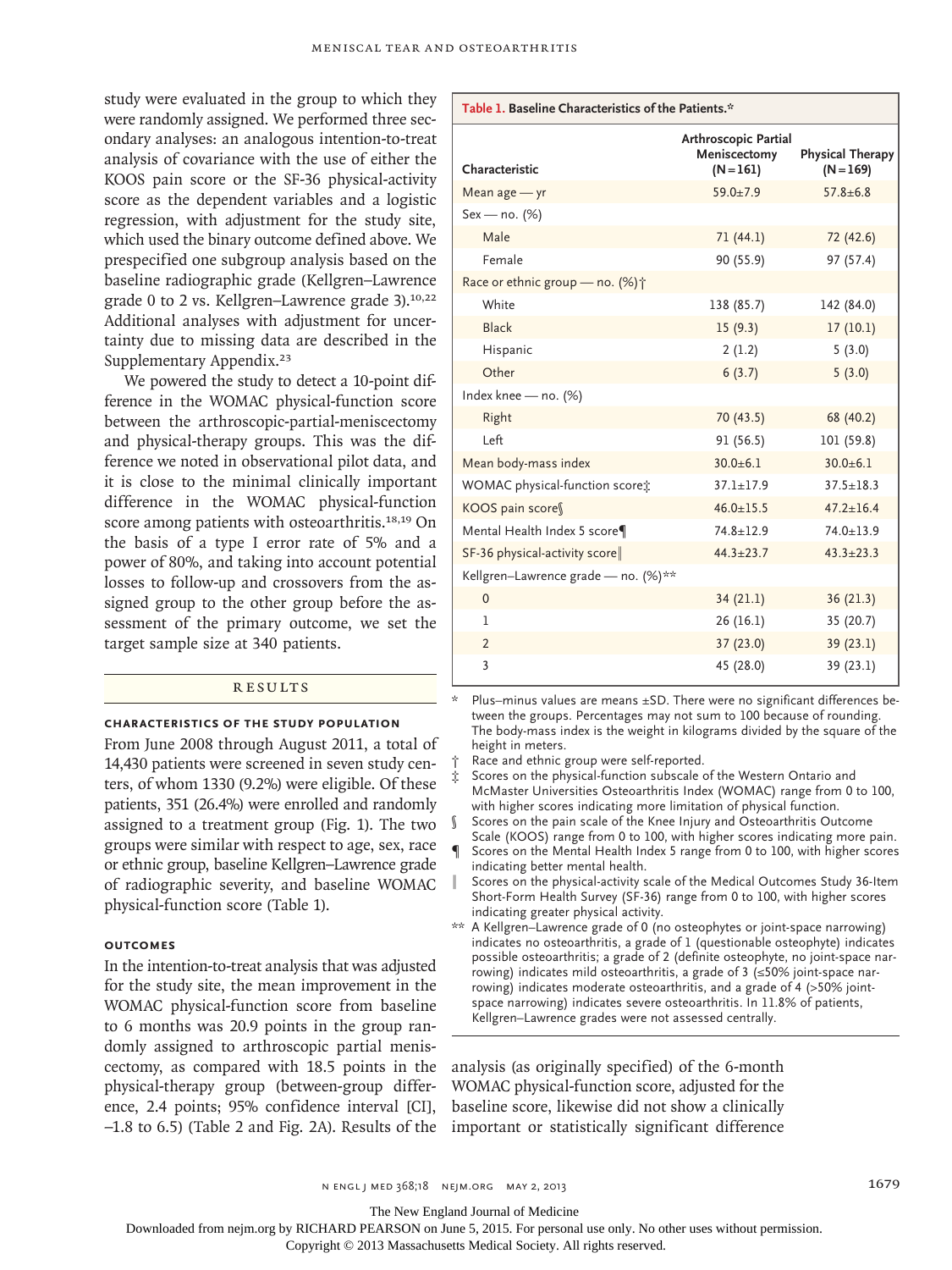| Table 2. Primary and Secondary Outcomes of the Trial.*                                                                                                                                                                                                                                                                                                                                                                                              |                                                     |                                                                           |                                      |                     |                                                                       |
|-----------------------------------------------------------------------------------------------------------------------------------------------------------------------------------------------------------------------------------------------------------------------------------------------------------------------------------------------------------------------------------------------------------------------------------------------------|-----------------------------------------------------|---------------------------------------------------------------------------|--------------------------------------|---------------------|-----------------------------------------------------------------------|
| Outcome                                                                                                                                                                                                                                                                                                                                                                                                                                             | Arthroscopic Partial<br>Meniscectomy<br>$(N = 161)$ | Physical Therapy<br>$(N = 169)$                                           | Improvement from Baseline            |                     | Between-Group<br><b>From Baseline</b><br>Improvement<br>Difference in |
|                                                                                                                                                                                                                                                                                                                                                                                                                                                     |                                                     |                                                                           | Arthroscopic Partial<br>Meniscectomy | Physical Therapy    |                                                                       |
| 6 Months                                                                                                                                                                                                                                                                                                                                                                                                                                            |                                                     |                                                                           |                                      |                     |                                                                       |
| WOMAC physical-function score — mean (95% Cl)                                                                                                                                                                                                                                                                                                                                                                                                       | 14.7 (12.0 to 17.5)                                 | 19.0 (16.3 to 21.7)                                                       | 20.9 (17.9 to 23.9)                  | 18.5 (15.6 to 21.5) | $2.4$ (-1.8 to 6.5) $\uparrow$                                        |
| KOOS pain score — mean (95% CI)                                                                                                                                                                                                                                                                                                                                                                                                                     | 21.1 (18.3 to 23.9)                                 | 25.2 (22.4 to 28.0)                                                       | 24.2 (21.3 to 27.1)                  | 21.3 (18.4 to 24.2) | $2.9$ (-1.2 to 7.0)                                                   |
| SF-36 physical-activity score — mean (95% CI)                                                                                                                                                                                                                                                                                                                                                                                                       | 69.2 (65.2 to 73.2)                                 | 66.1 (62.1 to 70.1)                                                       | 24.2 (20.3 to 28.0)                  | 23.1 (19.2 to 27.0) | $1.1 (-4.4 to 6.6)$                                                   |
| Treatment success - no. (%);                                                                                                                                                                                                                                                                                                                                                                                                                        | 108 (67)                                            | 74 (44)                                                                   |                                      |                     |                                                                       |
| Treatment failure - no. (%)                                                                                                                                                                                                                                                                                                                                                                                                                         | 40 (25)                                             | 82 (49)                                                                   |                                      |                     |                                                                       |
| WOMAC physical-function score improvement <8 points<br>and no crossover — no./total no. (%)                                                                                                                                                                                                                                                                                                                                                         | 32/40 (80)                                          | 31/82 (38)                                                                |                                      |                     |                                                                       |
| Crossover within 6 mo — no./total no. (%)§                                                                                                                                                                                                                                                                                                                                                                                                          | 8/40 (20)                                           | 51/82 (62)                                                                |                                      |                     |                                                                       |
| Data missing - no. (%)                                                                                                                                                                                                                                                                                                                                                                                                                              | 13(8)                                               | 13 (8)                                                                    |                                      |                     |                                                                       |
| 12 Months — mean (95% CI)                                                                                                                                                                                                                                                                                                                                                                                                                           |                                                     |                                                                           |                                      |                     |                                                                       |
| WOMAC physical-function score                                                                                                                                                                                                                                                                                                                                                                                                                       | 13.7 (11.2 to 16.2)                                 | 14.5 (12.0 to 16.9)                                                       | 23.5 (20.5 to 26.5)                  | 22.8 (19.8 to 25.8) | $0.7 (-3.5 to 4.9)$                                                   |
| KOOS pain score                                                                                                                                                                                                                                                                                                                                                                                                                                     | 19.1 (16.4 to 21.9)                                 | 19.3 (16.6 to 22.0)                                                       | 26.8 (23.7 to 30.0)                  | 27.3 (24.1 to 30.4) | $-0.4 (-4.8 \text{ to } 4.0)$                                         |
| SF-36 physical-activity score                                                                                                                                                                                                                                                                                                                                                                                                                       | 69.0 (64.6 to 73.4)                                 | 71.4 (67.0 to 75.7)                                                       | 25.0 (20.9 to 29.1)                  | 28.1 (24.0 to 32.1) | $-3.0$ $(-8.8$ to 2.7)                                                |
| Between-group differences may not equal the differences in change from baseline between the partial-meniscectomy and physical-therapy groups because of rounding. CI denotes con-<br>Eight patients in the partial-meniscectomy group crossed over to surgery within 6 months, and 1 crossed over after 6 months.<br>¡This between-group difference was the primary outcome.<br>#Treatment success indicates an improvement in<br>fidence interval. |                                                     | the WOMAC physical-function score of 8 points or more, with no crossover. |                                      |                     |                                                                       |

1680 n engl j med 368;18 nejm.org may 2, 2013

The New England Journal of Medicine

Downloaded from nejm.org by RICHARD PEARSON on June 5, 2015. For personal use only. No other uses without permission.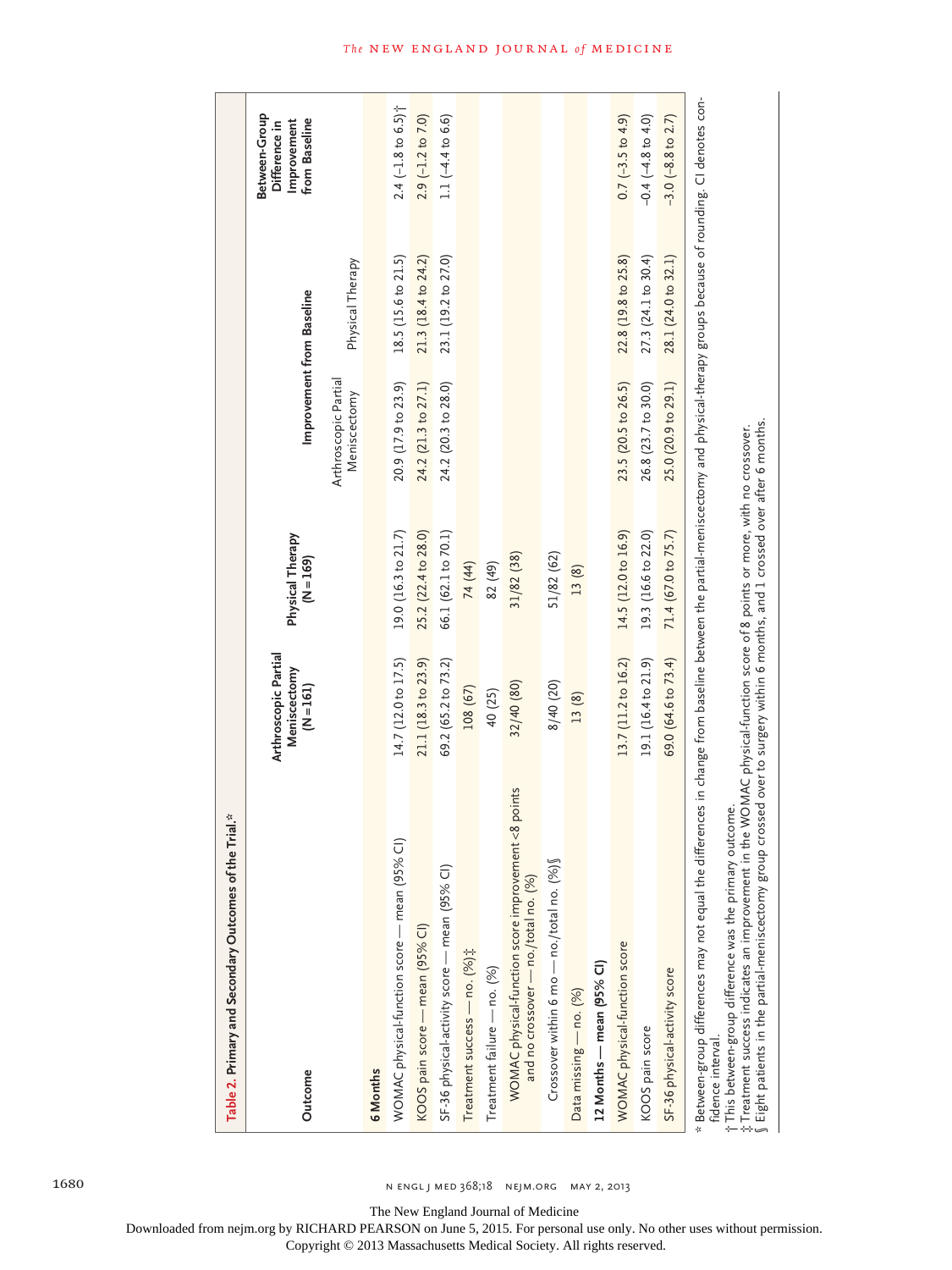**Figure 2. Scores on the WOMAC Physical-Function Scale and KOOS Pain Scale over the 12-Month Followup Period.**

Panel A shows the scores on the physical-function scale of the Western Ontario and McMaster Universities Osteoarthritis Index (WOMAC), and Panel B shows the scores on the pain scale of the Knee Injury and Osteoarthritis Outcome Scale (KOOS); scores on both scales range from 0 to 100, with higher scores indicating more severe symptoms. I bars indicate 95% confidence intervals. Panel C shows WOMAC physical-function scores in the APM group and in the PT group according to crossover status. The asterisk indicates that nine patients assigned to APM did not undergo surgery.

between groups (difference, 3.4 points; 95% CI, −0.04 to 6.8). In the intention-to-treat analysis of the KOOS pain score, the mean decreases (i.e., improvements) from baseline to 6 months were 24.2 points in patients assigned to arthroscopic partial meniscectomy versus 21.3 points in those assigned to physical therapy alone (betweengroup difference, 2.9 points; 95% CI, −1.2 to 7.0) (Table 2 and Fig. 2B). In intention-to-treat analyses of 12-month outcomes adjusted for study site, the two groups had similar changes from baseline in the WOMAC physical-function and KOOS pain scores (Table 2).

Among 330 active participants in the study, by 6 months of follow-up, 51 patients assigned to physical therapy alone (30.2%) had undergone arthroscopic partial meniscectomy, whereas 9 patients assigned to surgery (5.6%) had not undergone the procedure. An additional 8 active patients in the study (4.7%) who were assigned to the physical-therapy group crossed over to arthroscopic partial meniscectomy between 6 and 12 months. At 6 months, 67.1% of the patients assigned to arthroscopic partial meniscectomy had an improvement of at least 8 points in the WOMAC physical-function score and had not crossed over to the other study treatment, as compared with 43.8% of patients assigned to the physical-therapy group  $(P=0.001)$ . Patients in the physical-therapy group who crossed over and underwent arthroscopic partial meniscectomy during the first 6 months had WOMAC physicalfunction scores at 12 months that were similar to those of patients assigned to the arthroscopicpartial-meniscectomy group (Fig. 2C). The proportion of patients who crossed over from physical therapy to arthroscopic partial meniscectomy ranged from 0.0 to 59.5% across study centers. In



n engl j med 368;18 nejm.org may 2, 2013 1681

The New England Journal of Medicine

Downloaded from nejm.org by RICHARD PEARSON on June 5, 2015. For personal use only. No other uses without permission.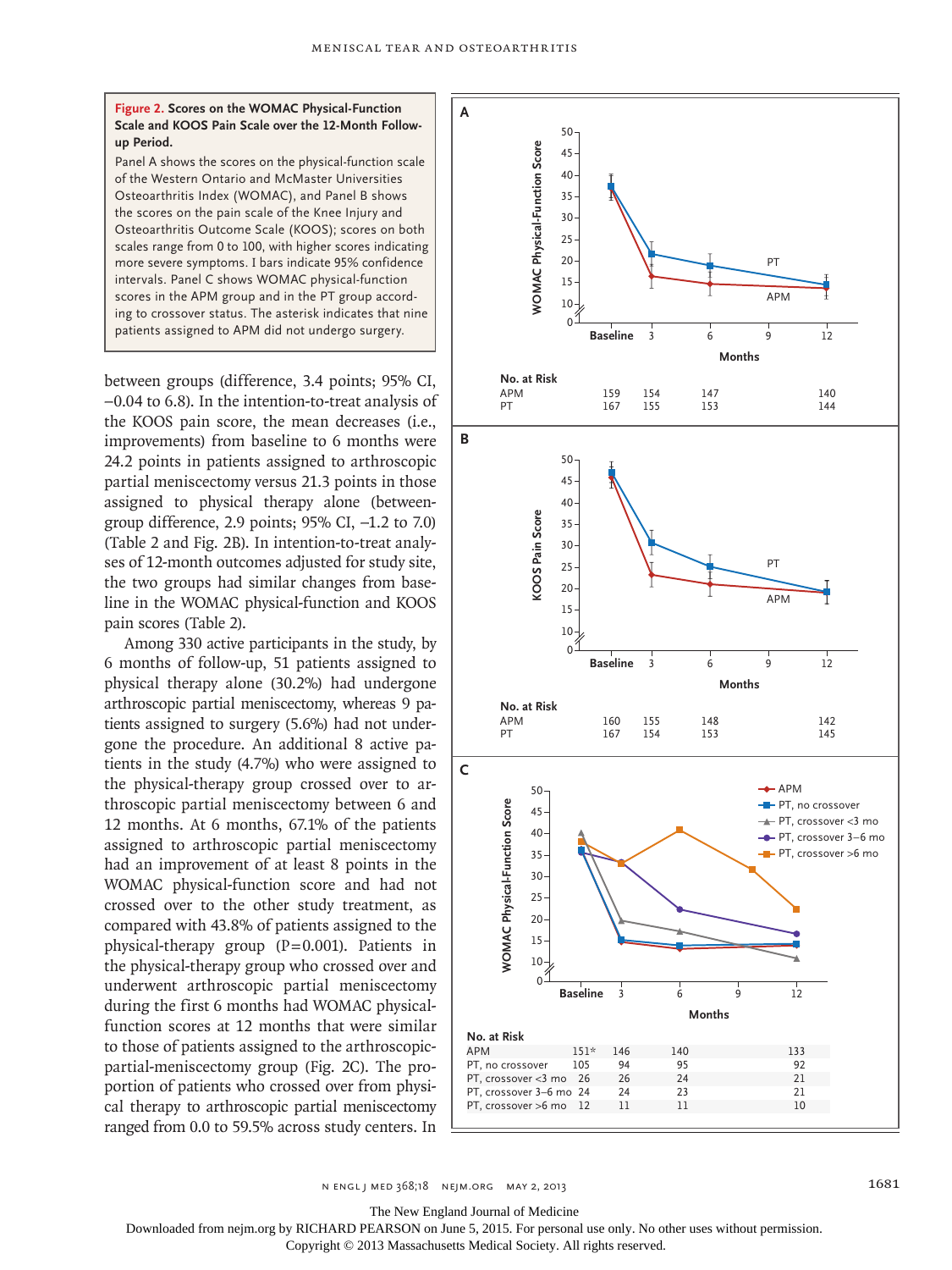| Table 3. Adverse Events at 12 Months in All Patients Assigned to Treatment. |                                                     |                                        |  |  |
|-----------------------------------------------------------------------------|-----------------------------------------------------|----------------------------------------|--|--|
| Event                                                                       | Arthroscopic Partial<br>Meniscectomy<br>$(N = 174)$ | <b>Physical Therapy</b><br>$(N = 177)$ |  |  |
|                                                                             | number of patients                                  |                                        |  |  |
| Serious adverse events                                                      |                                                     |                                        |  |  |
| Cardiovascular                                                              |                                                     |                                        |  |  |
| Pulmonary embolism (fatal)                                                  | T                                                   | 0                                      |  |  |
| Acute myocardial infarction                                                 | 1                                                   | 0                                      |  |  |
| Sudden death                                                                | 0                                                   | 1                                      |  |  |
| Stroke                                                                      | 0                                                   | 1                                      |  |  |
| Hypoxemia                                                                   | 1                                                   | 0                                      |  |  |
| Total                                                                       | 3                                                   | 2                                      |  |  |
| Nonserious adverse events                                                   |                                                     |                                        |  |  |
| Musculoskeletal                                                             |                                                     |                                        |  |  |
| Pain from fall or other trauma                                              | $\overline{2}$                                      | 4                                      |  |  |
| Tendonitis                                                                  | 3                                                   | 0                                      |  |  |
| Knee bursitis                                                               | $\mathbf{0}$                                        | 1                                      |  |  |
| Rupture of Baker's cyst                                                     | 1                                                   | 0                                      |  |  |
| Knee pain                                                                   | 1                                                   | 1                                      |  |  |
| Pain in the back, hip, or foot                                              | $\overline{2}$                                      | 4                                      |  |  |
| Cardiovascular                                                              |                                                     |                                        |  |  |
| Deep-vein thrombosis                                                        | 2                                                   | 0                                      |  |  |
| Syncope                                                                     | 1                                                   | 0                                      |  |  |
| Atrial fibrillation                                                         | $\mathbf 0$                                         | 1                                      |  |  |
| Skin                                                                        | $\overline{2}$                                      | 1                                      |  |  |
| Other                                                                       | 1                                                   | 1                                      |  |  |
| Total                                                                       | 15                                                  | 13                                     |  |  |

general, the patients assigned to receive physical therapy alone who crossed over to surgery did not have substantial improvement in functional status during the period from randomization until the time of crossover (Fig. 2C).

In the physical-therapy group, patients were scheduled for an average of 9.3 physical-therapy visits and attended an average of 8.4 visits (90.6%). In the arthroscopic-partial-meniscectomy group, patients were scheduled for an average of 7.4 visits and attended 6.9 visits (92.9%). In the physical-therapy group, 21 patients (12.4%) received intraarticular glucocorticoid injections, as did 9 patients (5.6%) in the arthroscopic-partialmeniscectomy group.

The between-group difference in functional improvement from baseline to 6 months did not differ significantly according to the Kellgren– Lawrence grade of radiographic severity  $(P=0.13)$ for interaction) (Table 3 in the Supplementary Appendix).

#### **Adverse Events**

There were no significant between-group differences in the frequencies of overall or specific adverse events. Over the 12-month period of followup, serious adverse events occurred in 3 participants assigned to arthroscopic partial meniscectomy and 2 participants assigned to physical therapy alone (including one death in each group); adverse events rated as mild or moderate in severity occurred in 15 participants in the arthroscopicpartial-meniscectomy group and 13 participants in the physical-therapy group (Table 3). Total knee replacement (coded not as an adverse event but rather as an indication for discontinuation from the study) was performed in 5 participants assigned to arthroscopic partial meniscectomy and 3 participants assigned to physical therapy alone (Fig. 1).

#### Discussion

In this seven-center randomized, controlled trial involving symptomatic patients 45 years of age or older with a meniscal tear and imaging evidence of mild-to-moderate knee osteoarthritis, there were no significant differences in the magnitude of improvement in functional status and pain after 6 and 12 months between patients assigned to arthroscopic partial meniscectomy with postoperative physical therapy and patients assigned to a standardized physical-therapy regimen. These results were achieved with a 30% rate of crossover to arthroscopic partial meniscectomy at 6 months. At 12 months, among 169 participants (not all of whom provided data at the 1-year evaluation), the rate of crossover to surgery was 35%.

In a prior small, single-center, randomized, controlled trial comparing arthroscopic partial meniscectomy with standardized physical therapy for symptomatic patients with a meniscal tear and knee osteoarthritis, the two groups had similar functional outcomes at 6 months, and the similarity between the groups persisted through 5 years of follow-up.8,9 To our knowledge, this is the first large, multicenter, randomized, controlled trial to examine the efficacy of arthroscopic partial meniscectomy as compared with a standardized physical-therapy regimen.

The New England Journal of Medicine

Downloaded from nejm.org by RICHARD PEARSON on June 5, 2015. For personal use only. No other uses without permission.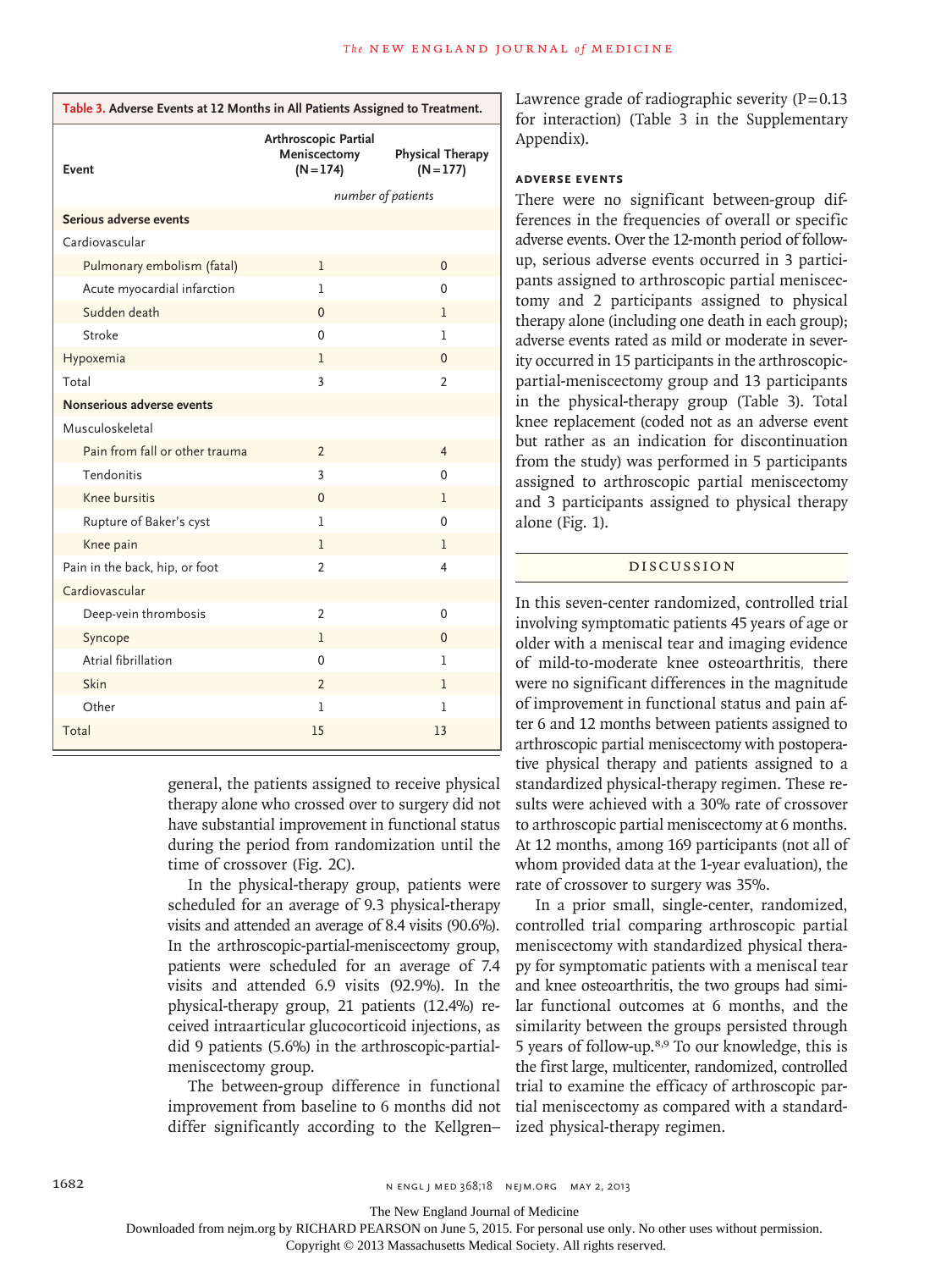Surgical randomized, controlled trials present methodologic challenges, including crossover from one group to the other.24,25 To account for crossovers, we defined an additional outcome a priori in which patients were deemed to have a successful treatment response if they had improvement of at least 8 points on the WOMAC physicalfunction scale (a clinically important difference) and they did not cross over from their assigned treatment. A total of 67% of patients assigned to arthroscopic partial meniscectomy met this threshold for success, as compared with 44% of patients treated with physical therapy alone. We acknowledge, however, that because the treatment assignments were not blinded, and because crossover could not occur in the arthroscopic-partial-meniscectomy group once the surgery had been performed, this secondary analysis was vulnerable to bias.

Several limitations of the study warrant discussion. First, because we enrolled only 26% of eligible patients, our findings must be generalized cautiously. The most frequent reason that patients declined enrollment was a strong preference for one treatment or the other. Since patients' preferences may be associated with treatment outcome, our trial may be vulnerable to selection bias. Participating surgeons may not have referred potentially eligible patients because they were uncomfortable randomly assigning these patients to treatment; this form of selective enrollment may also create bias.26 Second, because the trial was conducted in academic referral centers, the findings should be generalized carefully to community settings. Third, we did not formally assess the fidelity of the physical therapists or surgeons to the standard intervention protocols. Finally, our study was not blinded, since our investigative group did not consider a sham comparison group feasible.

These limitations notwithstanding, the results of our trial may help guide management in the care of patients with knee symptoms, a meniscal tear, and imaging evidence of osteoarthritis. Our findings suggest that both arthroscopic partial meniscectomy and referral to physical therapy with an opportunity to consider arthroscopic partial meniscectomy if substantial improvements are not achieved — are likely to result in considerable improvement in functional status and knee pain over a 6-to-12-month period. Given that improvements in functional status and pain at 6 months did not differ significantly between patients assigned to arthroscopic partial meniscectomy and those assigned to physical therapy alone and that 70% of the patients in the physical-therapy group did not undergo surgery, these data provide considerable reassurance regarding an initial nonoperative strategy. It is uncertain whether patients who undergo arthroscopic partial meniscectomy are at greater risk for progression of underlying osteoarthritis than patients treated nonoperatively.27-30 Longitudinal assessment of imaging studies in our trial is planned to address this question.

In summary, symptomatic patients with a meniscal tear and imaging evidence of mild-tomoderate osteoarthritis who were randomly assigned to arthroscopic partial meniscectomy with postoperative physical therapy had improvements in functional status and pain at 6 months that did not differ significantly from the improvements in patients randomly assigned to a standardized physical-therapy regimen alone. However, 30% of patients assigned to the physical-therapy group crossed over to surgery in the first 6 months. These findings should help inform decision making by patients and their physicians.

Supported by grants (R01AR055557, K24AR057827, and P60AR047782) from the National Institute of Arthritis and Musculoskeletal and Skin Diseases of the National Institutes of Health.

Dr. Brophy reports receiving fees for providing expert testimony on behalf of Genzyme on the use of Synvisc and grant support through his institution from the Orthopaedic Research and Education Foundation. Dr. Cole reports receiving consulting fees from Arthrex, Carticept, DJ Orthopedics, Genzyme, Johnson & Johnson, DePuy Orthopedics, Regentis, and Zimmer, lecture fees from Genzyme, fees for providing expert testimony for medical malpractice defense and third-party liability cases on personal injury and product liability, and royalties from Arthrex, DJ Orthopedics, Elsevier, and W.B. Saunders, holding equity in Carticept and Regentis, receiving grant support through his institution from Major League Baseball, Arthrex, Zimmer, Arthrosurface, Johnson & Johnson, and Medipost and fellowship support through his institution from DJ Orthopedics, Ossur, and Smith and Nephew. Dr. Guermazi reports receiving consulting fees from Merck Serono, Pfizer, and Genzyme, and holding stock in Boston Imaging Core Lab. Dr. Jones reports receiving consulting fees from Allergan and grant support through his institution from DJ Orthopedics, Stryker, Smith and Nephew, Breg, and Arthrex. Dr. Levy reports receiving consulting fees from Arthrex and royalties from VOT Solutions and Arthrex. Dr. Matava reports receiving consulting fees from ISTO Technologies, Schwartz Biomedical, and Ostesys, and grant support through his institution from Arthrex and Breg. Dr. Miniaci reports receiving consulting fees from Arthrosurface and Stryker and lecture fees, payment for the development of educational presentations, and travel support from Arthrosurface, holding stock in Arthrosurface, and receiving royalties from Arthrosurface for granted and pending patents regarding retrograde delivery of resurfacing devices, an articular surface implant and delivery system, and a system and method for a retrograde procedure and grant support through his institution from DJ

The New England Journal of Medicine

Downloaded from nejm.org by RICHARD PEARSON on June 5, 2015. For personal use only. No other uses without permission.